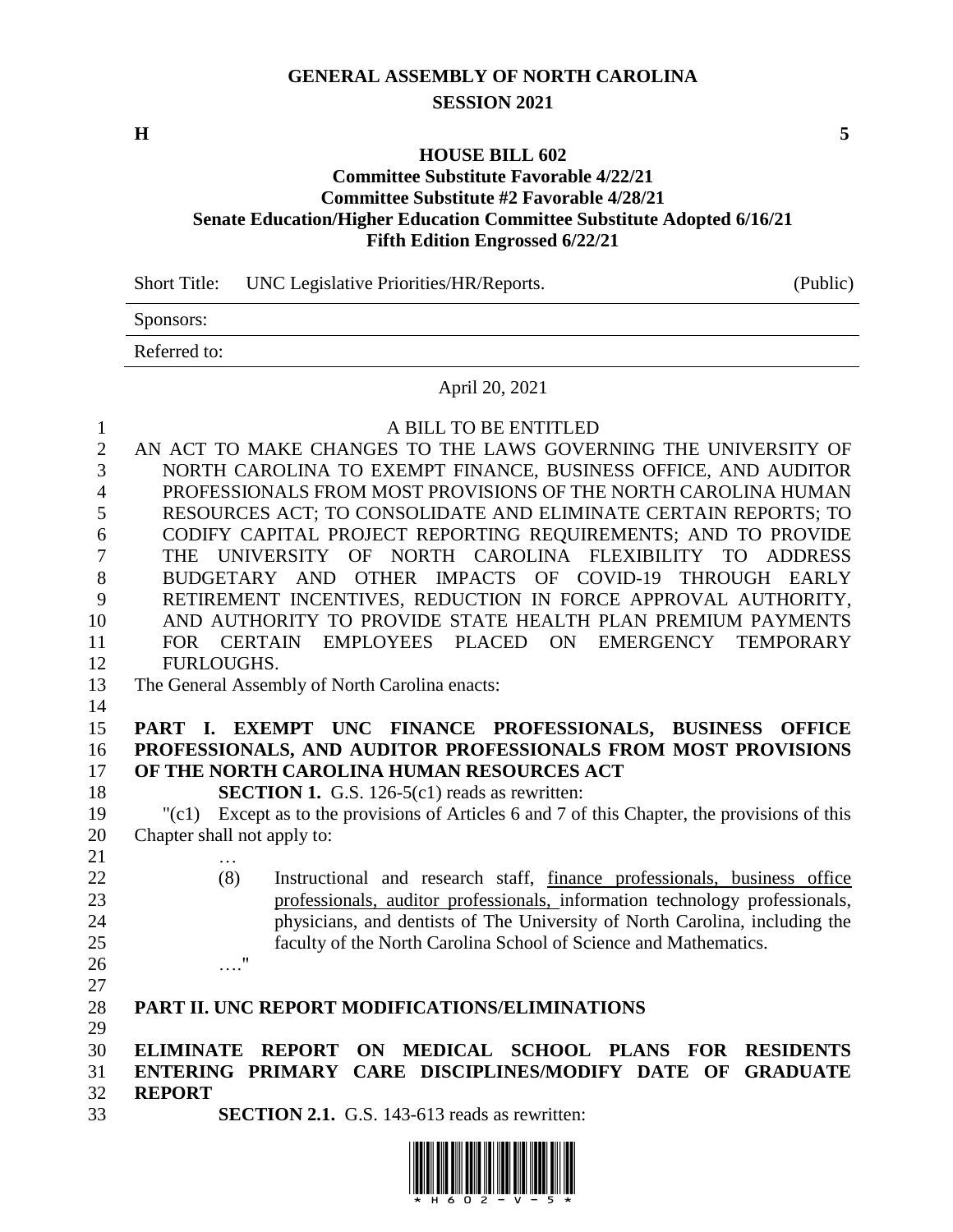## **General Assembly Of North Carolina Session 2021**

 "**§ 143-613. Medical education; primary care physicians and other providers.** (a) In recognition of North Carolina's need for primary care physicians, Bowman Gray School of Medicine and Duke University School of Medicine shall each prepare a plan with the goal of encouraging North Carolina residents to enter the primary care disciplines of general internal medicine, general pediatrics, family medicine, obstetrics/gynecology, and combined medicine/pediatrics and to strive to have at least fifty percent (50%) of North Carolina residents graduating from each school entering these disciplines. These schools of medicine shall present 8 their plans to the Board of Governors of The University of North Carolina by April 15, 1996, and shall update and present their plans every two years thereafter. The Board of Governors shall report to the Joint Legislative Education Oversight Committee by May 15, 1996, and every two 11 years thereafter on the status of these efforts to strengthen primary health care in North Carolina. (b) The Board of Governors of The University of North Carolina shall set goals for the Schools of Medicine at the University of North Carolina at Chapel Hill and the School of Medicine at East Carolina University for increasing the percentage of graduates who enter residencies and careers in primary care. A minimum goal should be at least sixty percent (60%) 16 of graduates entering primary care disciplines. Each school shall submit a plan with strategies to reach these goals of increasing the number of graduates entering primary care disciplines to the Board by April 15, 1996, and shall update and present the plans every two years thereafter. The Board of Governors shall report to the Joint Legislative Education Oversight Committee by May 20 15, 1996, and every two years thereafter on the status of these efforts to strengthen primary health 21 care in North Carolina.

 Primary care shall include the disciplines of family medicine, general pediatric medicine, general internal medicine, internal medicine/pediatrics, and obstetrics/gynecology.

 (b1) The Board of Governors of The University of North Carolina shall set goals for State-operated health professional schools that offer training programs for licensure or certification of physician assistants, nurse practitioners, and nurse midwives for increasing the percentage of the graduates of those programs who enter clinical programs and careers in primary 28 care. Each State operated health professional school shall submit a plan with strategies for increasing the percentage to the Board by April 15, 1996, and shall update and present the plan every two years thereafter. The Board of Governors shall report to the Joint Legislative Education Oversight Committee by May 15, 1996, and every two years thereafter on the status of these efforts to strengthen primary health care in North Carolina.

 (c) The Board of Governors of The University of North Carolina shall further initiate whatever changes are necessary on admissions, advising, curriculum, and other policies for State-operated medical schools and State-operated health professional schools to ensure that larger proportions of students seek residencies and clinical training in primary care disciplines. The Board shall work with the Area Health Education Centers and other entities, adopting whatever policies it considers necessary to ensure that residency and clinical training programs have sufficient residency and clinical positions for graduates in these primary care specialties. As used in this subsection, health professional schools are those schools or institutions that offer training for licensure or certification of physician assistants, nurse practitioners, and nurse midwives.

 (d) The progress of the private and State-operated medical schools and State-operated health professional schools towards increasing the number and proportion of graduates entering primary care shall be monitored annually by the Board of Governors of The University of North Carolina. Monitoring data shall include (i) the entry of State-supported graduates into primary care residencies and clinical training programs, and (ii) the specialty practices by a physician and each midlevel provider who were State-supported graduates as of a date five years after graduation. The Board of Governors shall certify data on graduates, their residencies and clinical training programs, and subsequent careers by November April 15 of each calendar year,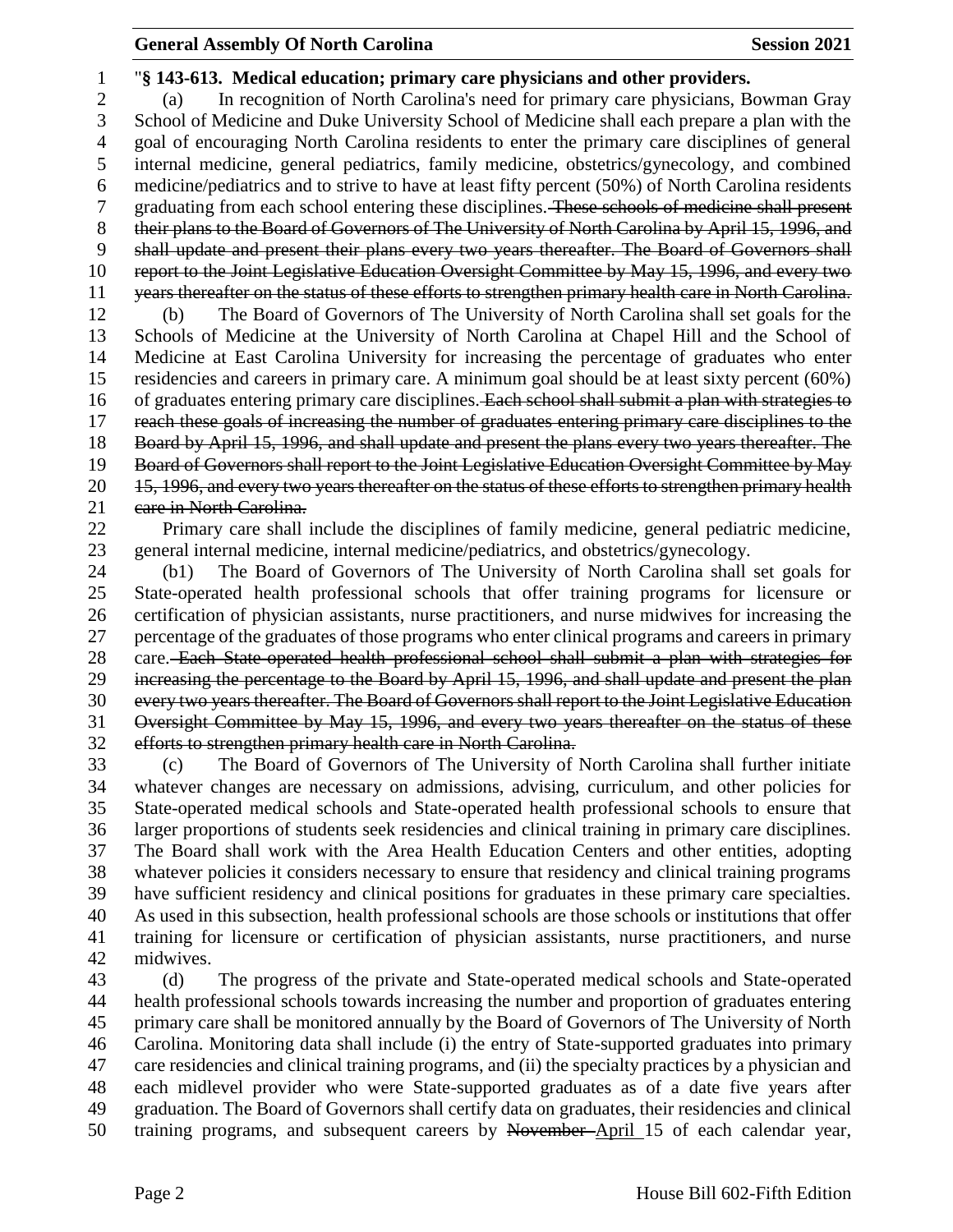| <b>General Assembly Of North Carolina</b>      |                                                                                                                                                                                    | <b>Session 2021</b>                                                    |
|------------------------------------------------|------------------------------------------------------------------------------------------------------------------------------------------------------------------------------------|------------------------------------------------------------------------|
|                                                | beginning in November of 2012, April of 2022, to the Fiscal Research Division of the Legislative                                                                                   |                                                                        |
|                                                | Services Office and to the Joint Legislative Education Oversight Committee.                                                                                                        |                                                                        |
| (e)                                            | The information provided in subsection (d) of this section shall be made available to                                                                                              |                                                                        |
|                                                | the Appropriations Committees of the General Assembly for their use in future funding decisions                                                                                    |                                                                        |
| on medical and health professional education." |                                                                                                                                                                                    |                                                                        |
|                                                | <b>EXEMPT UNC FROM REPORT ON GOVERNMENT FEES</b>                                                                                                                                   |                                                                        |
|                                                | <b>SECTION 2.2.(a)</b> G.S. 143C-9-4 reads as rewritten:                                                                                                                           |                                                                        |
| "§ 143C-9-4. Biennial fee report.              |                                                                                                                                                                                    |                                                                        |
| (a)                                            | The Office of State Budget and Management shall prepare a report biennially on the<br>fees charged by each State department, bureau, division, board, commission, institution, and |                                                                        |
|                                                | agency during the previous two fiscal years. The report shall include the statutory or regulatory                                                                                  |                                                                        |
|                                                | authority for each fee, the amount of the fee, when the amount of the fee was last changed, the                                                                                    |                                                                        |
|                                                | number of times the fee was collected during the prior fiscal year, and the total receipts from the                                                                                |                                                                        |
| fee during the prior fiscal year.              |                                                                                                                                                                                    |                                                                        |
|                                                | The provisions of subsection (a) of this section shall not apply to The University of                                                                                              |                                                                        |
| (b)<br>North Carolina."                        |                                                                                                                                                                                    |                                                                        |
|                                                | <b>SECTION 2.2.(b)</b> G.S. 116-11(9b) reads as rewritten:                                                                                                                         |                                                                        |
| "(9b)                                          | The Board of Governors shall report by February 1 of each year to the Joint                                                                                                        |                                                                        |
|                                                | Legislative Education Oversight Committee, the Senate Appropriations                                                                                                               |                                                                        |
|                                                | Committee on Education/Higher Education, the House of Representatives                                                                                                              |                                                                        |
|                                                | Appropriations Subcommittee on Education, and the Fiscal Research Division                                                                                                         |                                                                        |
|                                                | on the actions and adjustments necessary to its budgetary policies, regulations,                                                                                                   |                                                                        |
|                                                | and standards resulting from the Current Operations Appropriations Act for                                                                                                         |                                                                        |
|                                                | the administration and operation of The University of North Carolina and the                                                                                                       |                                                                        |
|                                                | distribution of State and federal funds to constituent institutions. The report                                                                                                    |                                                                        |
|                                                | shall include at least the following information for each constituent institution:                                                                                                 |                                                                        |
| a.                                             |                                                                                                                                                                                    | Guidelines related to State salaries of University of North Carolina   |
|                                                |                                                                                                                                                                                    | employees, including range, median, and mean of faculty salaries at    |
|                                                | the institution.                                                                                                                                                                   |                                                                        |
| $\cdots$                                       |                                                                                                                                                                                    |                                                                        |
| <u>k.</u>                                      |                                                                                                                                                                                    | The total amount of mandatory student fee revenue collected by         |
|                                                | institution and fee type.                                                                                                                                                          |                                                                        |
| <u>l.</u>                                      |                                                                                                                                                                                    | Any source of student auxiliary revenue that represents greater than   |
|                                                |                                                                                                                                                                                    | ten percent $(10\%)$ of the overall student auxiliary revenue by       |
|                                                | institution and revenue type.                                                                                                                                                      |                                                                        |
| m.                                             |                                                                                                                                                                                    | Any source of sales revenue that represents greater than ten percent   |
|                                                |                                                                                                                                                                                    | $(10\%)$ of the overall sales revenue by institution and sales revenue |
|                                                | type."                                                                                                                                                                             |                                                                        |
|                                                |                                                                                                                                                                                    |                                                                        |
| <b>REPEAL</b><br><b>REPORT</b>                 | RESEARCH COLLABORATIONS<br>ON                                                                                                                                                      | ON<br><b>MILITARY</b>                                                  |
| <b>BEHAVIORAL HEALTH</b>                       |                                                                                                                                                                                    |                                                                        |
|                                                | <b>SECTION 2.3.</b> G.S. 127B-20 reads as rewritten:                                                                                                                               |                                                                        |
|                                                | "§ 127B-20. Collaboration on research to address health and other problems required;                                                                                               |                                                                        |
| (a)                                            | report by UNC General Administration [System Office].problems.<br>The System Office of The University of North Carolina, in collaboration with                                     |                                                                        |
|                                                | Operation Re-Entry North Carolina at East Carolina University, North Carolina Translational                                                                                        |                                                                        |
|                                                | and Clinical Sciences Institute, other institutions of higher education in this State, the North                                                                                   |                                                                        |
|                                                | Carolina National Guard, and the United States Department of Veterans Affairs, shall, to the                                                                                       |                                                                        |
|                                                | extent available resources allow, collaborate on research to address the behavioral health                                                                                         |                                                                        |
|                                                | problems and challenges facing military personnel, veterans, and their families.                                                                                                   |                                                                        |
|                                                |                                                                                                                                                                                    |                                                                        |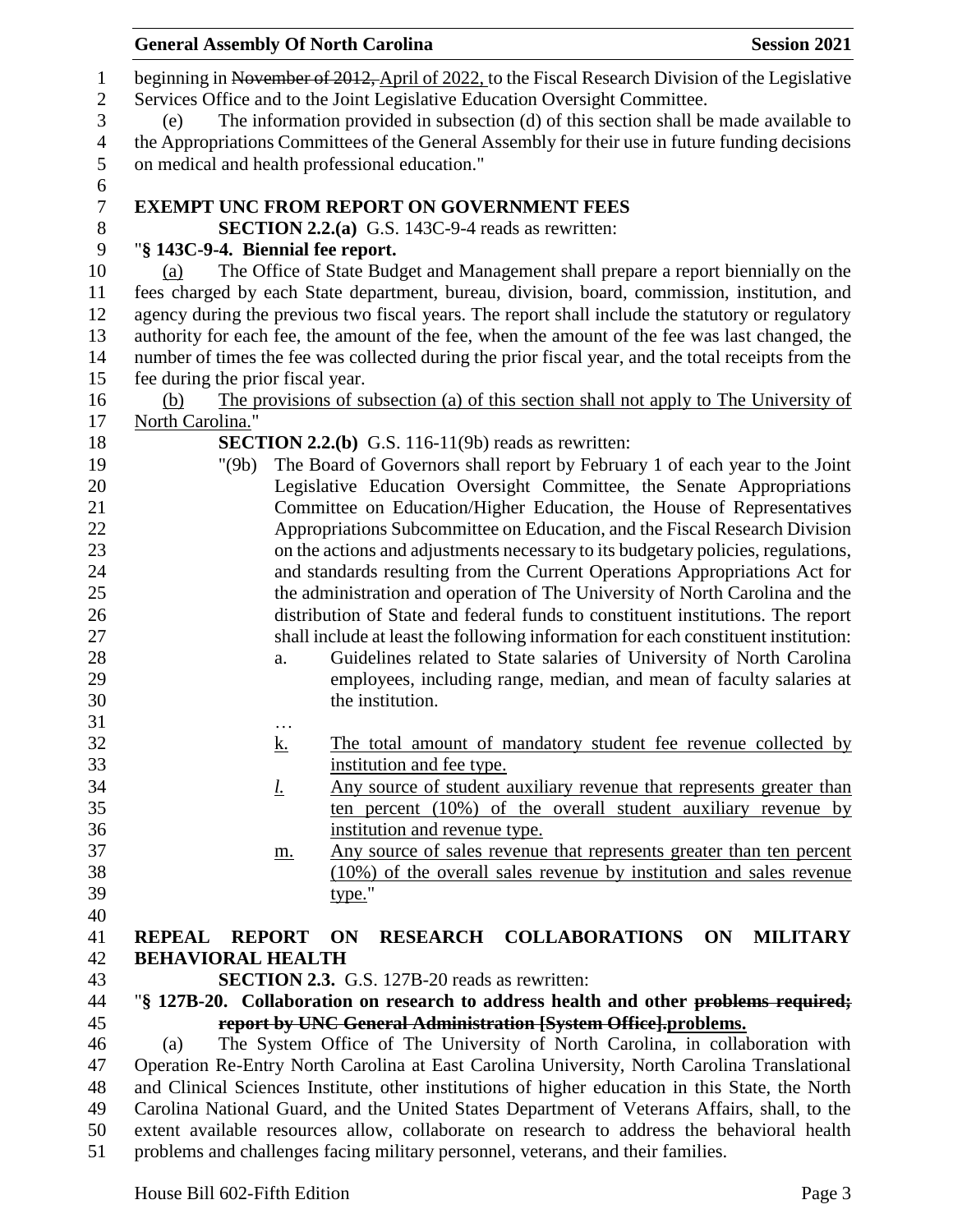|              |                      | <b>General Assembly Of North Carolina</b>                                                           | <b>Session 2021</b> |
|--------------|----------------------|-----------------------------------------------------------------------------------------------------|---------------------|
| (b)          |                      | The research required by this section shall be conducted by collaborative research                  |                     |
|              |                      | teams which shall include civilian investigators from institutions of higher learning in this State |                     |
|              |                      | and private research organizations, health providers in regional and national military health       |                     |
|              |                      |                                                                                                     |                     |
|              |                      | system institutions, and providers and investigators in VISN 6 in the VA system. These teams        |                     |
|              |                      | shall aggressively pursue federal funding to conduct the research required by this section.         |                     |
| (c)          |                      | At a minimum, the research required by this section shall include the following goals:              |                     |
|              | (1)                  | To define the behavioral health problems facing service members, veterans,                          |                     |
|              |                      | and their families, with a special emphasis on the behavioral health needs of                       |                     |
|              |                      | the reserve components of the Armed Forces of the United States, including                          |                     |
|              |                      | the National Guard.                                                                                 |                     |
|              | (2)                  | To develop, implement, and evaluate innovative pilot programs to improve                            |                     |
|              |                      | the quality, accessibility, and delivery of behavioral health services provided                     |                     |
|              |                      | to this population.                                                                                 |                     |
|              | (3)                  | To evaluate the effectiveness of new programs put into place by the National                        |                     |
|              |                      | Guard and other military organizations to address the behavioral health                             |                     |
|              |                      | challenges facing military service personnel, veterans, and family members.                         |                     |
|              |                      | The National Guard shall cooperate in providing information to assess the                           |                     |
|              |                      | effectiveness of behavioral health services provided to it and its members.                         |                     |
|              | (4)                  | To contribute to the knowledge of evidence-based behavioral health                                  |                     |
|              |                      | screening, diagnosis, treatment, and recovery supports for military service                         |                     |
|              |                      | personnel, veterans, and their families.                                                            |                     |
|              | (5)                  | To study other issues pursuant to requests by the various branches of the active                    |                     |
|              |                      | and reserve components of the Armed Forces of the United States and the                             |                     |
|              |                      | United States Department of Veterans Affairs, in order to improve behavioral                        |                     |
|              |                      | health services for service members, veterans, and their families.                                  |                     |
|              |                      | (d) On July 1, 2012, and annually thereafter, the System Office of The University of                |                     |
|              |                      | North Carolina shall report its findings to the Joint Legislative Health Care Oversight Committee   |                     |
|              |                      | and to the House of Representatives and Senate Appropriations Subcommittees on Health and           |                     |
|              | Human Services."     |                                                                                                     |                     |
|              |                      |                                                                                                     |                     |
|              | <b>EDUCATOR</b>      | PREPARATION/RECRUITMENT/EFFECTIVENESS                                                               | <b>REPORT</b>       |
|              | <b>CONSOLIDATION</b> |                                                                                                     |                     |
|              |                      | SECTION 2.4.(a) Report on Number of School Administrators. - G.S. 116-74.21(c)                      |                     |
| is repealed. |                      |                                                                                                     |                     |
|              |                      | <b>SECTION 2.4.(b)</b> Future Teachers of North Carolina Report. $-$ G.S. 116-41.32 is              |                     |
| repealed.    |                      |                                                                                                     |                     |
|              |                      | <b>SECTION 2.4.(c)</b> UNC-NCCCS 2+2 E-Learning Initiative. $-$ Section 9.7(c) of S.L.              |                     |
|              |                      | 2008-107, as amended by Section 9.3(c) of S.L. 2010-31, reads as rewritten:                         |                     |
|              |                      | "SECTION 9.7.(c) The University of North Carolina and Community Colleges System                     |                     |
|              |                      | Office shall report by April 15, 2011, and annually thereafter, to the Joint Legislative Education  |                     |
|              |                      | Oversight Committee, the State Board of Education, the Office of State Budget and Management,       |                     |
|              |                      | and the Fiscal Research Division of the General Assembly on the implementation of the               |                     |
|              |                      | $UNC-NCCCS 2+2 E-Learning Initiative. This report shall include:$                                   |                     |
|              | (1)                  | The courses and programs within the $2+2$ E-Learning Initiative;                                    |                     |
|              | (2)                  | The total number of prospective teachers that have taken or are taking part in                      |                     |
|              |                      | this initiative to date broken down by the current academic period and each of                      |                     |
|              |                      | the previous academic periods since the program's inception;                                        |                     |
|              | (3)                  | The total number of teachers currently in the State's classrooms, by local                          |                     |
|              |                      | school administrative unit, who have taken part in this initiative;                                 |                     |
|              | (4)                  | The change in the number of teachers available to schools since the program's                       |                     |
|              |                      | inception;                                                                                          |                     |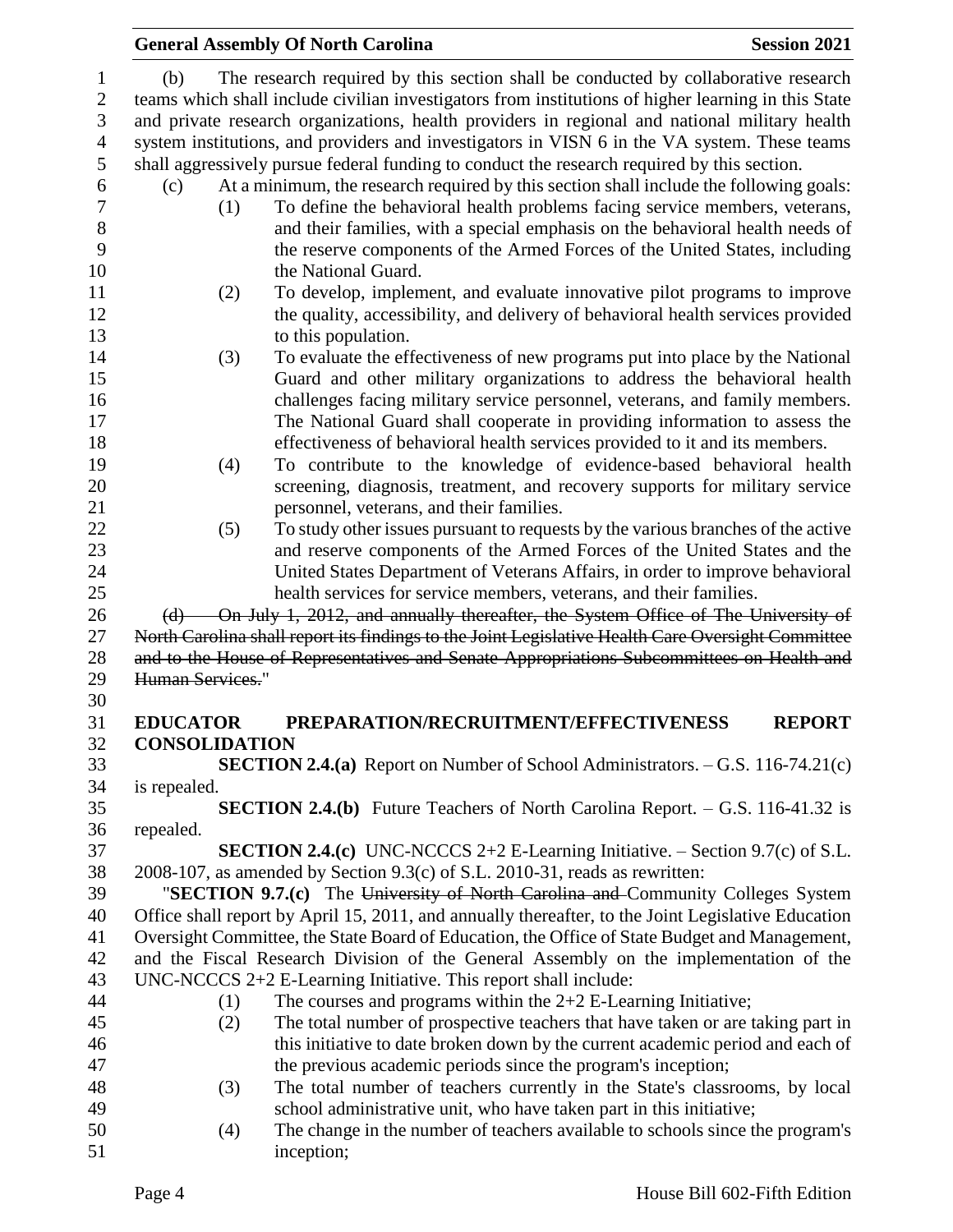|                          | <b>General Assembly Of North Carolina</b>                                                                    | <b>Session 2021</b>                      |
|--------------------------|--------------------------------------------------------------------------------------------------------------|------------------------------------------|
| (5)                      | The qualitative data from students, teachers, local school administrative unit                               |                                          |
|                          | personnel, university personnel, and community college personnel as to the                                   |                                          |
|                          | impact of this initiative on our State's teaching pool; and                                                  |                                          |
| (6)                      | An explanation of the expenditures and collaborative programs between the                                    |                                          |
|                          | North Carolina Community College System and The University of North                                          |                                          |
|                          | Carolina, including recommendations for improvement."                                                        |                                          |
|                          | <b>SECTION 2.4.(d)</b> G.S. 116-11(12d) reads as rewritten:                                                  |                                          |
|                          | "(12d) The Board of Governors shall provide a comprehensive annual report on                                 |                                          |
|                          | teacher education educator preparation efforts at The University of North                                    |                                          |
|                          | Carolina. The report shall include information about teacher education                                       |                                          |
|                          | educator preparation and recruitment, $2+2$ initiatives, distance education                                  |                                          |
|                          | programs focused on teacher education, and professional development                                          |                                          |
|                          | programs for teachers and school administrators. initiatives to improve                                      |                                          |
|                          | educator quality, student success measures, and strategic research and related                               |                                          |
|                          | efforts. The teacher education educator preparation report shall be due on                                   |                                          |
|                          | April-October 15 of each year to the Joint Legislative Education Oversight                                   |                                          |
|                          | Committee and Committee. The Board shall provide a copy of the report to                                     |                                          |
|                          | the State Board of Education."                                                                               |                                          |
|                          |                                                                                                              |                                          |
| <b>ELIMINATE</b>         | <b>CONSULTATION</b><br><b>WITH</b><br><b>GOV</b><br><b>OPS</b><br><b>ON</b>                                  | <b>DEBT</b><br><b>FOR</b><br><b>GOLF</b> |
|                          | <b>COURSES/TRANSIENT ACCOMMODATIONS FACILITIES</b>                                                           |                                          |
|                          | <b>SECTION 2.5.</b> G.S. $66-58(h)$ is repealed.                                                             |                                          |
|                          |                                                                                                              |                                          |
|                          | ELIMINATE REPORT ON UNC SYSTEM PRESIDENT'S STRATEGIC INITIATIVE<br><b>RESERVE FUNDS FOR SPECIAL PROJECTS</b> |                                          |
|                          | <b>SECTION 2.6.</b> The University of North Carolina System Office shall not be required                     |                                          |
|                          | to submit an annual report to the Joint Legislative Education Oversight Committee on the use of              |                                          |
|                          | funds from The University of North Carolina President's Strategic Initiative Reserve but shall               |                                          |
|                          | make this information available upon request to the Fiscal Research Division of the General                  |                                          |
| Assembly.                |                                                                                                              |                                          |
|                          |                                                                                                              |                                          |
|                          | <b>ELIMINATE UNC ENROLLMENT GROWTH PROJECTION REPORT</b>                                                     |                                          |
|                          | <b>SECTION 2.7.</b> G.S. 116-30.7 is repealed.                                                               |                                          |
|                          |                                                                                                              |                                          |
|                          | <b>ELIMINATE REPORT ON DEFAULTS ON PROJECTS WITHOUT PERFORMANCE</b>                                          |                                          |
| <b>BONDS</b>             |                                                                                                              |                                          |
|                          | <b>SECTION 2.8.</b> G.S. 143-129(i) reads as rewritten:                                                      |                                          |
| "(i)                     | Procedure for Letting of Public Contracts. – The Department of Transportation                                |                                          |
|                          | ("DOT"), The University of North Carolina and its constituent institutions ("UNC"), ("DOT")                  |                                          |
|                          | and the Department of Administration ("DOA") shall monitor all projects in those agencies and                |                                          |
|                          | institutions that are let without a performance or payment bond to determine the number of                   |                                          |
|                          | defaults on those projects, the cost to complete each defaulted project, and each project's contract         |                                          |
|                          | price. Beginning March 1, 2011, and annually thereafter, DOT, UNC, DOT and DOA shall report                  |                                          |
|                          | this information to the Joint Legislative Committee on Governmental Operations."                             |                                          |
|                          |                                                                                                              |                                          |
|                          | REQUIRE UNC TO ADOPT RULES FOR REPORTING ON CERTAIN CONTRACTS                                                |                                          |
|                          | UNDER A PUBLIC-PRIVATE PARTNERSHIP                                                                           |                                          |
|                          | <b>SECTION 2.9.</b> G.S. 143-133.1 reads as rewritten:                                                       |                                          |
| "§ 143-133.1. Reporting. |                                                                                                              |                                          |
|                          |                                                                                                              |                                          |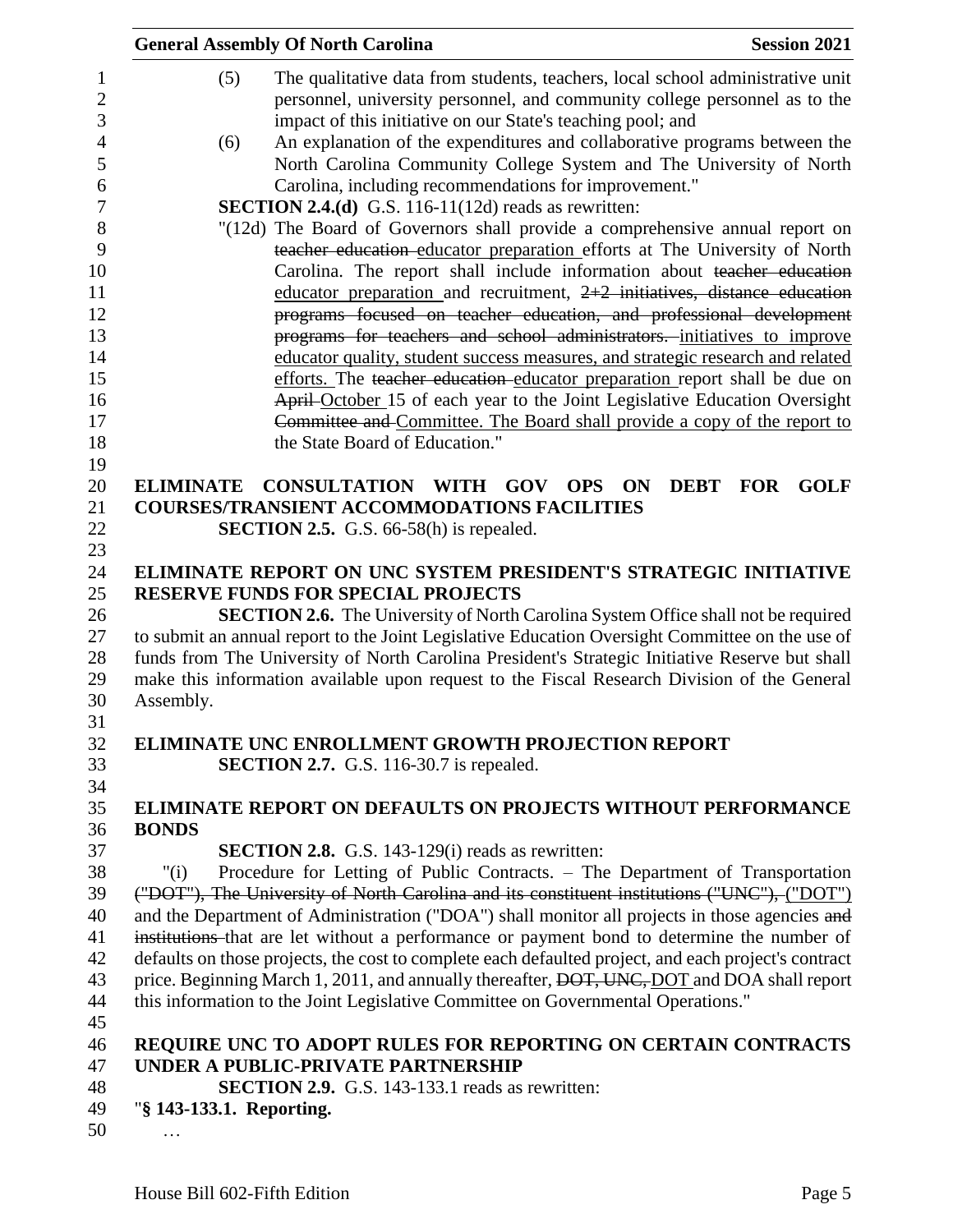|            |                  | <b>General Assembly Of North Carolina</b>                                                          | <b>Session 2021</b> |
|------------|------------------|----------------------------------------------------------------------------------------------------|---------------------|
| (b)        |                  | The Except as provided in subsection (b1) of this section, the Secretary of                        |                     |
|            |                  | Administration shall adopt rules to implement the provisions of this section, including the format |                     |
|            |                  | and frequency of reporting.                                                                        |                     |
| (b1)       |                  | The Board of Governors of The University of North Carolina shall adopt rules to                    |                     |
|            |                  | implement the provisions of this section for The University of North Carolina, including the       |                     |
|            |                  | format and frequency of reporting. The rules shall include that constituent institutions of The    |                     |
|            |                  | University of North Carolina shall report the information required by subsection (a) of this       |                     |
|            |                  | section to the Board of Governors on an annual basis.                                              |                     |
| $\ldots$ " |                  |                                                                                                    |                     |
|            |                  |                                                                                                    |                     |
|            |                  | PART IV. CODIFY CAPITAL PROJECT REPORTING REQUIREMENTS                                             |                     |
|            |                  | <b>SECTION 4.</b> Article 8 of Chapter 143C of the General Statutes is amended by adding           |                     |
|            |                  | the following new section to read:                                                                 |                     |
|            |                  | "§ 143C-8-14. Capital project reporting.                                                           |                     |
| (a)        |                  | Definitions. - The following definitions apply in this section:                                    |                     |
|            | (1)              | Capital project. $-$ Any capital improvement, as that term is defined in                           |                     |
|            |                  | G.S. 143C-1-1, that is (i) funded in whole or in part with State funds, including                  |                     |
|            |                  | receipts, non-General Fund sources, or statutorily or constitutionally                             |                     |
|            |                  | authorized indebtedness of any kind, (ii) not complete, and (iii) authorized by                    |                     |
|            |                  | the General Assembly for a total project cost of at least ten million dollars                      |                     |
|            |                  | (\$10,000,000).                                                                                    |                     |
|            | (2)              | Construction phase. – The status of a particular capital project as described                      |                     |
|            |                  | using the terms customarily employed in the design and construction                                |                     |
|            |                  | industries.                                                                                        |                     |
| <u>(b)</u> |                  | <u>Reporting. – The following reports on capital projects are required:</u>                        |                     |
|            | $\Omega$         | By October 1 and April 1 of each year, the following reports shall be submitted                    |                     |
|            |                  | to the Joint Legislative Oversight Committee on Capital Improvements and                           |                     |
|            |                  | the Fiscal Research Division:                                                                      |                     |
|            |                  | The Office of State Budget and Management shall report on the status<br>$a_{\cdot}$                |                     |
|            |                  | of capital projects funded from the State Capital and Infrastructure                               |                     |
|            |                  | Fund or other State funds.                                                                         |                     |
|            |                  | Each State agency shall report on the status of agency capital projects<br><u>b.</u>               |                     |
|            |                  | funded from non-State funds.                                                                       |                     |
|            | (2)              | Beginning January 1, and quarterly thereafter, each State agency shall report                      |                     |
|            |                  | on the status of agency capital projects to the Office of State Budget and                         |                     |
|            |                  | Management.                                                                                        |                     |
| (c)        |                  | Report Contents. – The reports required by subsection (b) of this section shall include            |                     |
|            |                  | at least the following information about every agency capital project:                             |                     |
|            | (1)              | The current construction phase of the project.                                                     |                     |
|            | (2)              | The anticipated time line from the current construction phase to project                           |                     |
|            |                  | completion.                                                                                        |                     |
|            | <u>(3)</u>       | Information about expenditures that have been made in connection with the                          |                     |
|            |                  | project, regardless of source of the funds expended.                                               |                     |
|            | $\left(4\right)$ | Information about the adequacy of funding to complete the project, including                       |                     |
|            |                  | estimates of how final expenditures will relate to initial estimates of                            |                     |
|            |                  | expenditures, and whether or not scope reductions will be necessary in order                       |                     |
|            |                  | to complete the project within its budget.                                                         |                     |
|            | (5)              | For capital projects authorized within the most recent fiscal year only, an                        |                     |
|            |                  | estimate of the operating costs for the project for the first five fiscal years of                 |                     |
|            |                  | its operation.                                                                                     |                     |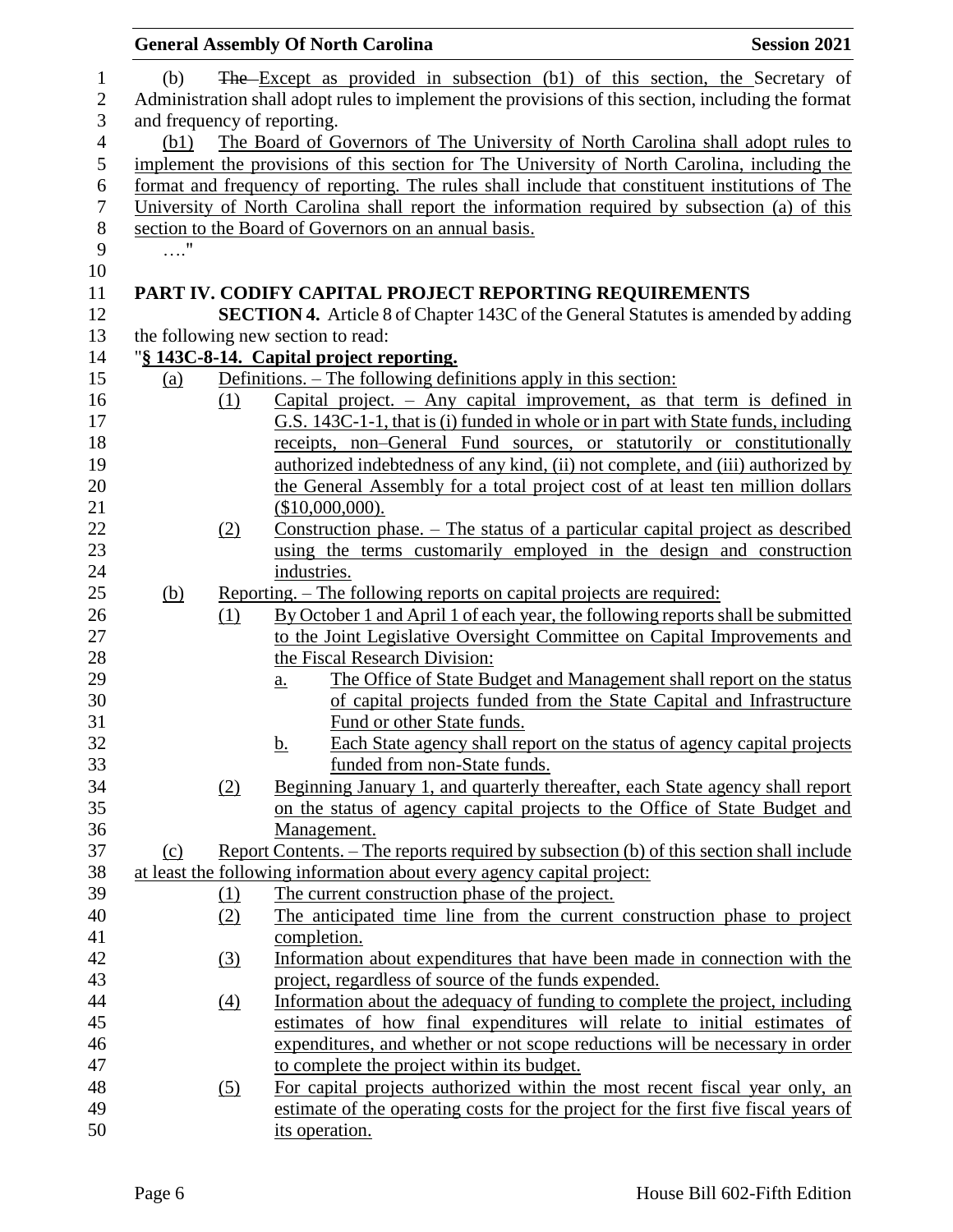|                | <b>General Assembly Of North Carolina</b>                                                            | <b>Session 2021</b> |
|----------------|------------------------------------------------------------------------------------------------------|---------------------|
| (d)            | Additional Requirements. - In addition to the other reports required by this section,                |                     |
|                | the State Construction Office shall submit a report on April 1 of each year to the Joint Legislative |                     |
|                | Oversight Committee on Capital Improvements and the Fiscal Research Division that contains           |                     |
| the following: |                                                                                                      |                     |
| (1)            | The status of the Facilities Condition Assessment Program (FCAP), including                          |                     |
|                | (i) summary information about the average length of time that passes between                         |                     |
|                | FCAP assessments for an average State building, (ii) detailed information                            |                     |
|                | about when the last FCAP assessment was for each State building complex,                             |                     |
|                | and (iii) detailed information about the condition and repairs and renovations                       |                     |
|                | needs of each State building complex.                                                                |                     |
|                | The status of plan review, approval, and permitting for each State capital                           |                     |
| (2)            | improvement project and community college capital improvement project                                |                     |
|                |                                                                                                      |                     |
|                | over which the Office exercises plan review, approval, and permitting                                |                     |
|                | authority, including (i) summary information about the workload of the Office                        |                     |
|                | during the previous quarter, including information about the average length of                       |                     |
|                | time spent by the State Construction Office on each major function it performs                       |                     |
|                | that is related to capital project approval, and (ii) detailed information about                     |                     |
|                | the amount of time spent engaged in those functions for each project that the                        |                     |
|                | State Construction Office worked on during the previous quarter."                                    |                     |
|                |                                                                                                      |                     |
|                | PART V. EARLY RETIREMENT INCENTIVE PROGRAM FOR UNC                                                   |                     |
|                | <b>SECTION 5.(a)</b> The Board of Governors of The University of North Carolina may                  |                     |
|                | authorize the adoption of an early retirement incentive program to provide long-term cost-savings    |                     |
|                | to The University of North Carolina and improved operational efficiencies for The University of      |                     |
|                | North Carolina to remain in effect until December 31, 2022. The University of North Carolina         |                     |
|                | System Office shall develop policies and regulations for the early retirement incentive program      |                     |
|                | that shall provide, at a minimum, the following:                                                     |                     |
| (1)            | To participate in the program, an employee must be eligible for early or full                        |                     |
|                | service retirement if participating in the Teachers' and State Employees'                            |                     |
|                | Retirement System of North Carolina (TSERS) or must be at least age 55 and                           |                     |
|                | vested in the Optional Retirement Program (ORP).                                                     |                     |
| (2)            | Employees approved for the early retirement incentive program may receive                            |                     |
|                | a severance payment of not less than one month of an employee's annual base                          |                     |
|                | salary and not greater than six months of the annual base salary, based on                           |                     |
|                | criteria to be established by the President and on availability of funds. This                       |                     |
|                | severance payment shall be exempt from payroll deductions for retirement                             |                     |
|                | contributions and shall not be considered compensation for the purposes of                           |                     |
|                | the supplemental plans administered by the Supplemental Retirement Board                             |                     |
|                | of Trustees established in G.S. 135-96.                                                              |                     |
| (3)            | If an employee who is approved for the early retirement incentive does not                           |                     |
|                | qualify for the full employer premium contribution for retiree health coverage                       |                     |
|                | provided under TSERS or ORP, then the constituent institution may, at its                            |                     |
|                | option, provide the employee an amount equivalent to 12 months of the full                           |                     |
|                | employer contribution to the employee health insurance premium.                                      |                     |
| (4)            | The program may be provided to employees both subject to and exempt from                             |                     |
|                | the North Carolina Human Resources Act. The program shall not be made                                |                     |
|                | available to employees receiving disability or workers' compensation benefits.                       |                     |
|                | <b>SECTION 5.(b)</b> By October 1, 2021, and December 1, 2022, if an early retirement                |                     |
|                | incentive program is implemented under this section at The University of North Carolina, The         |                     |
|                | University of North Carolina System Office shall report to the Department of the State Treasurer     |                     |
|                | and the Fiscal Research Division of the General Assembly on implementation of the early              |                     |